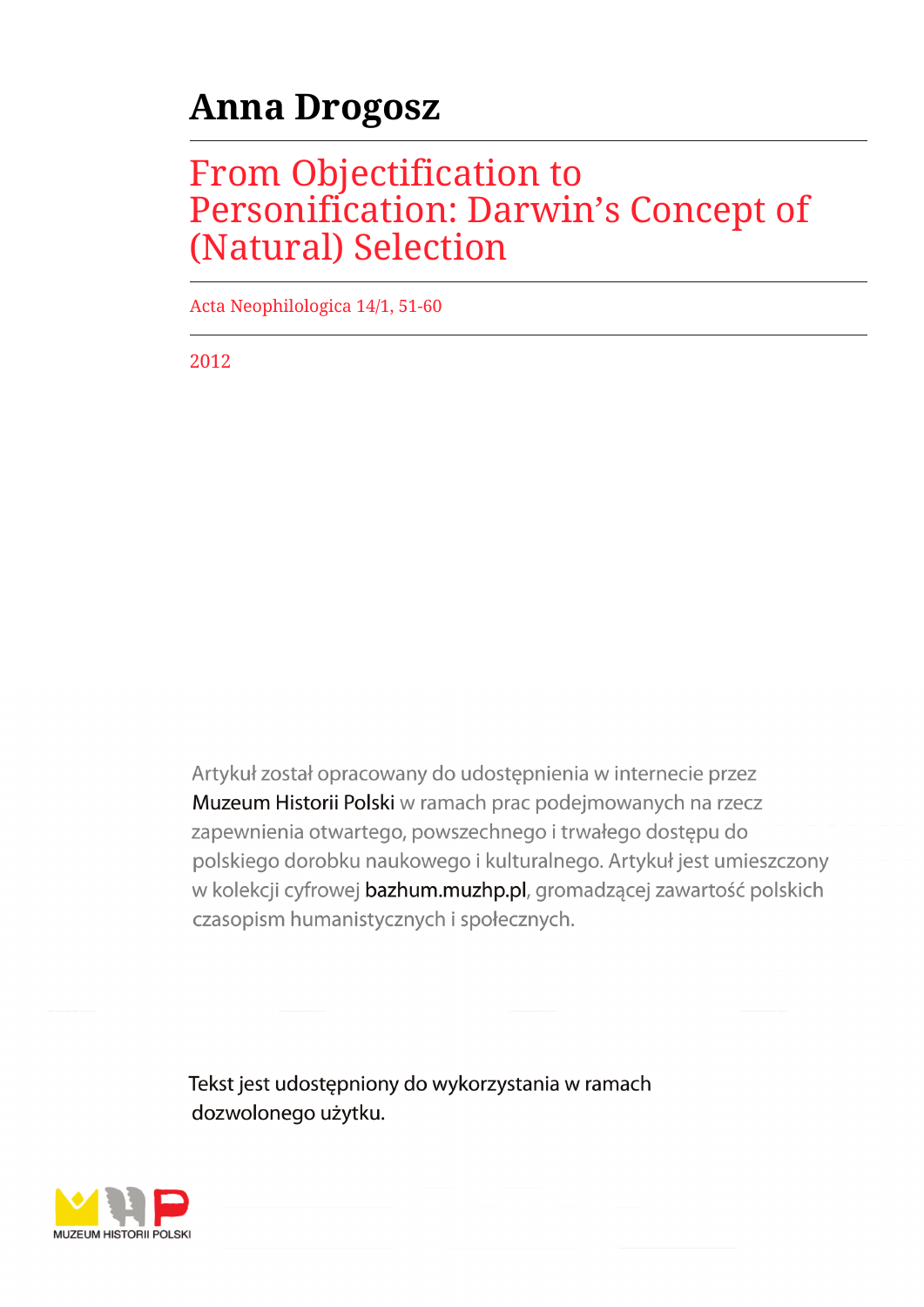ISSN 1509-1619

**Anna Drogosz** Katedra Filologii Angielskiej Uniwersytet Warmińsko-Mazurski w Olsztynie

# FROM OBJECTIFICATION TO PERSONIFICATION. DARWIN'S CONCEPT OF (NATURAL) SELECTION

**Key words**: personification, objectification, Darwin, selection

# **Introduction**

The objective of this paper is to investigate the way Charles Darwin describes the concept of selection, both artificial and natural [cf. Darwin 1998]. We believe that this analysis can explain why Darwin conceptualized essentially the same phenomenon (i.e. selection) in different ways. We also believe that it can provide an insight into the process of metaphorization in general. The study is couched in the approach to metaphor proposed by the Conceptual Metaphor theory [cf. Johnson 1980, Kövecses 2002].

The paper focuses on conceptualization of natural selection because of a number of reasons. In the first place, natural selection was Darwin's original idea so he could decide on how to express it in language. Secondly, although artificial selection and natural selection are claimed by Darwin to be the same kind of process (or principle), he uses different metaphors to describe them. Thirdly, it offers a unique opportunity to investigate how the process of metaphorization operates.

The paper is structured as follows: first we show the relevance of objectification and personification for framing Darwin's theory, in particular his concept of natural selection, then we discuss the degree of personification and its motivation in Darwin's work and theory. Finally, we investigate the implications of Darwin's metaphors for the theory of metaphor.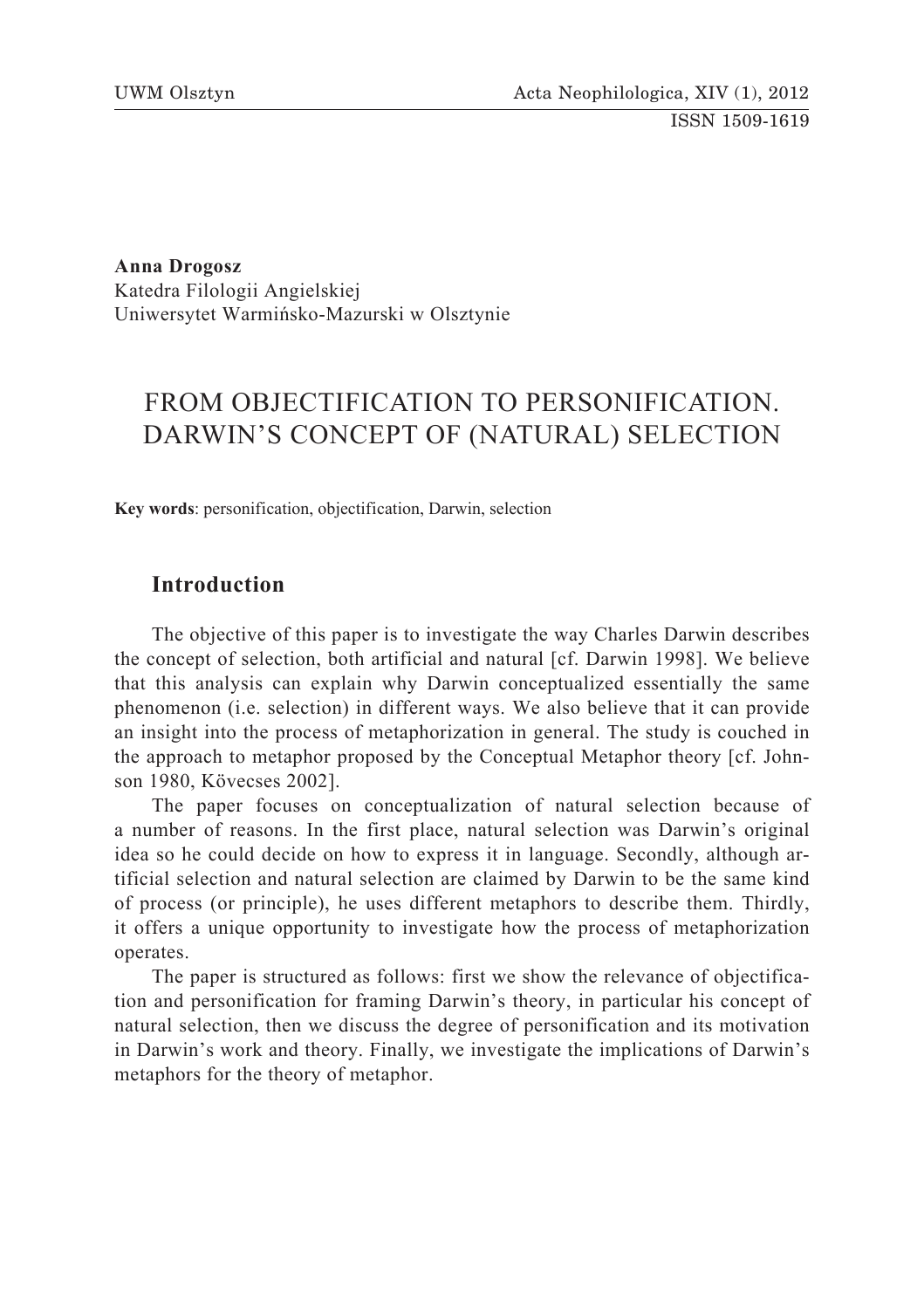# **1. Objectification and personification in** *The Origin of Species*

As Gillan Beer [2000] convincingly argues, when Darwin was formulating his theory he faced a situation in which he was attempting to frame in language, in a clear form, a theory that he had in mind. To achieve it, he used many conceptual metaphors available to him in English culture and language, such as the metaphor of family, struggle, tree or journey [cf. Drogosz 2008, 2009]. He used them consciously and both his readers and later commentators were fully aware of their impact [cf. Beer 2000, Young 1985, Ruse 1999]. Darwin's main objective was to demonstrate that species of organisms are not immutable, that they change in time, and that new species emerge as a result of these changes without appeal to miraculous intervention but subject to principles operating in nature. He proposed that the natural selection is such a principle or mechanism and he made it the foundation of his theory. However, in order to describe the natural selection, the process of selection itself had to be metaphorically conceptualized as an object (i.e. objectified), though in that case neither Darwin nor his readers were aware of this metaphor.

The special status of objectification (ontologization) was first recognized by Aleksander Szwedek [2000]. As a way of amending the conceptual metaphor theory, he argues that objectification is a first and necessary step in the process of metaphorization, that is an abstract entity or relation is given an ontological status of an object before further aspects can be elaborated [Szwedek 2000:147]. An analysis of the way Darwin writes about selection confirms primacy of objectification over more elaborated metaphors, such as personification.

Anna Drogosz [2008 and 2010] demonstrates the role of objectification for the issues fundamental in Darwin's theory of evolution: objectified modification of an organism could be conceptualized as accumulating over time and thus leading to greater modification (and finally to new species); objectified species, though in reality a collection of individuals, could be conceptualized as an entity having a particular form at a given moment of time, which could in turn be further elaborated via the metaphor of tree and family [cf. Drogosz 2009]. In this paper we limit our attention to objectification and personification of the concept of selection.

#### **1.1. Artificial selection**

In the first chapter of his work, Darwin describes how domesticated plants and animals are modified by efforts of breeders who select those specimens which display desired features. Because breeders allow these specimens to have progeny, the desired features are maintained and strengthened in successive generations. The description of artificial selection is long and meticulous, supported by many examples, preparing the reader for the concept of natural selection, because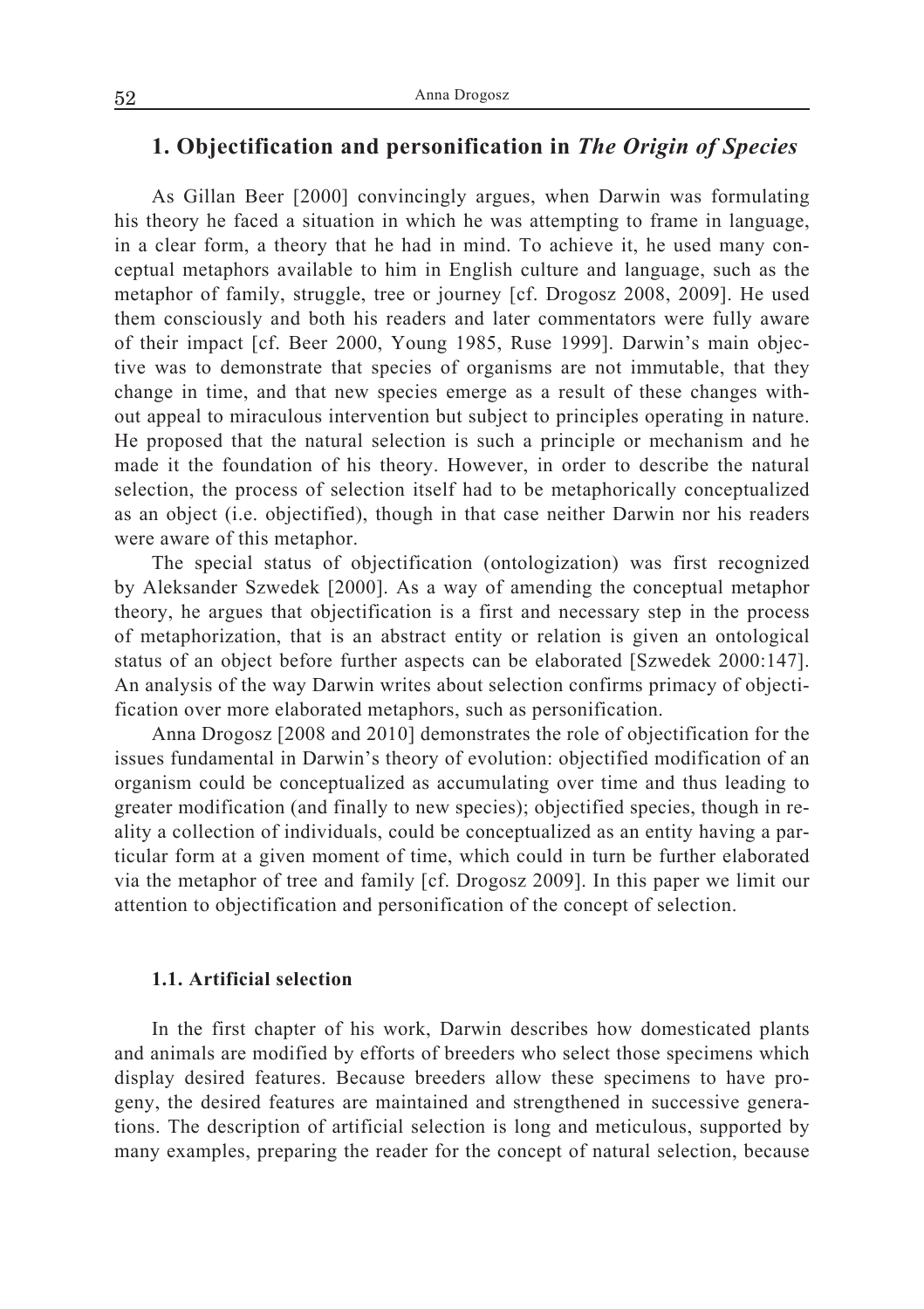Darwin claimed that analogous processes of modification take place in nature, and are responsible for the emergence of new species without divine intervention.

The concept of selection in the breeding context is in fact rather diffuse*.* Essentially, selection is the act of identifying features favoured by breeders, choosing animals or plants displaying these features, and allowing them to produce offspring. More importantly, selection is not only an activity performed by a human agent, but also a sum of these activities as realized over time. It is in this sense that Darwin writes about selection most often and it is this sense which, we believe, is objectified by virtue of the metaphor ACTIVITIES ARE OBJECTS<sup>1</sup>. Objectification of selection allows Darwin to focus on its different aspects: in  $(1-3)$  he emphasizes its duration, in  $(4-6)$  he refers to selection as a principle<sup>2</sup> thus highlighting partial predictability of its results, in (7) he depicts selection as a kind of instrument in the hands of a breeder:

- (1) Certainly, a breed intermediate between two very distinct breeds could not be got without extreme care and **long-continued selection**; nor can I find a single case on record of a permanent race having been thus formed<sup>3</sup>.
- (2) The laws of correlation of growth, the importance of which should never be overlooked, will ensure some differences; but, as a general rule, I cannot doubt that the **continued selection** of slight variations, either in the leaves, the flowers, or the fruit, **will produce races** differing from each other chiefly in these characters.
- (3) It is not that these countries, so rich in species, do not by a strange chance possess the aboriginal stocks of any useful plants, but that the native plants **have not been improved** by **continued selection** up to a standard of perfection comparable with that given to the plants in countries anciently civilised.
- (4) In Saxony the importance of **the principle of selection** in regard to merino sheep is so fully recognised, that men follow it as a trade: the sheep are placed on a table and are studied, like a picture by a connoisseur...
- (5) It may be objected that **the principle of selection** has been reduced to methodical practice for scarcely more than three-quarters of a century; it has certainly been more attended to of late years, and many treatises have been published on the subject; and the result, I may add, has been, in a corresponding degree, rapid and important.
- (6) **The principle of selection** I find distinctly given in an ancient Chinese encyclopaedia.
- (7) When in any country several domestic breeds have once been established, their occasional intercrossing, with **the aid of selection**, has, no doubt, largely aided in the formation of new sub-breeds; but the importance of the crossing of varieties has,

<sup>1</sup> Obviously Darwin was not the first to objectify selection but was in a long line of breeders who spoke and wrote about selection in this way.

<sup>2</sup> Ruse [1999] convincingly argues for the importance of presenting natural selection as a principle. By describing it in the way that bore resemblance to principles of Newtonian physics, Darwin was trying to meet the requirements for good science put forward by Herschel. He demonstrates the importance of treating selection as a principle for methodological and philosophical reasons. 3 All the examples come from the 1997 Oxford edition of Darwin's work; all emphasis added in the

quotations – A. D.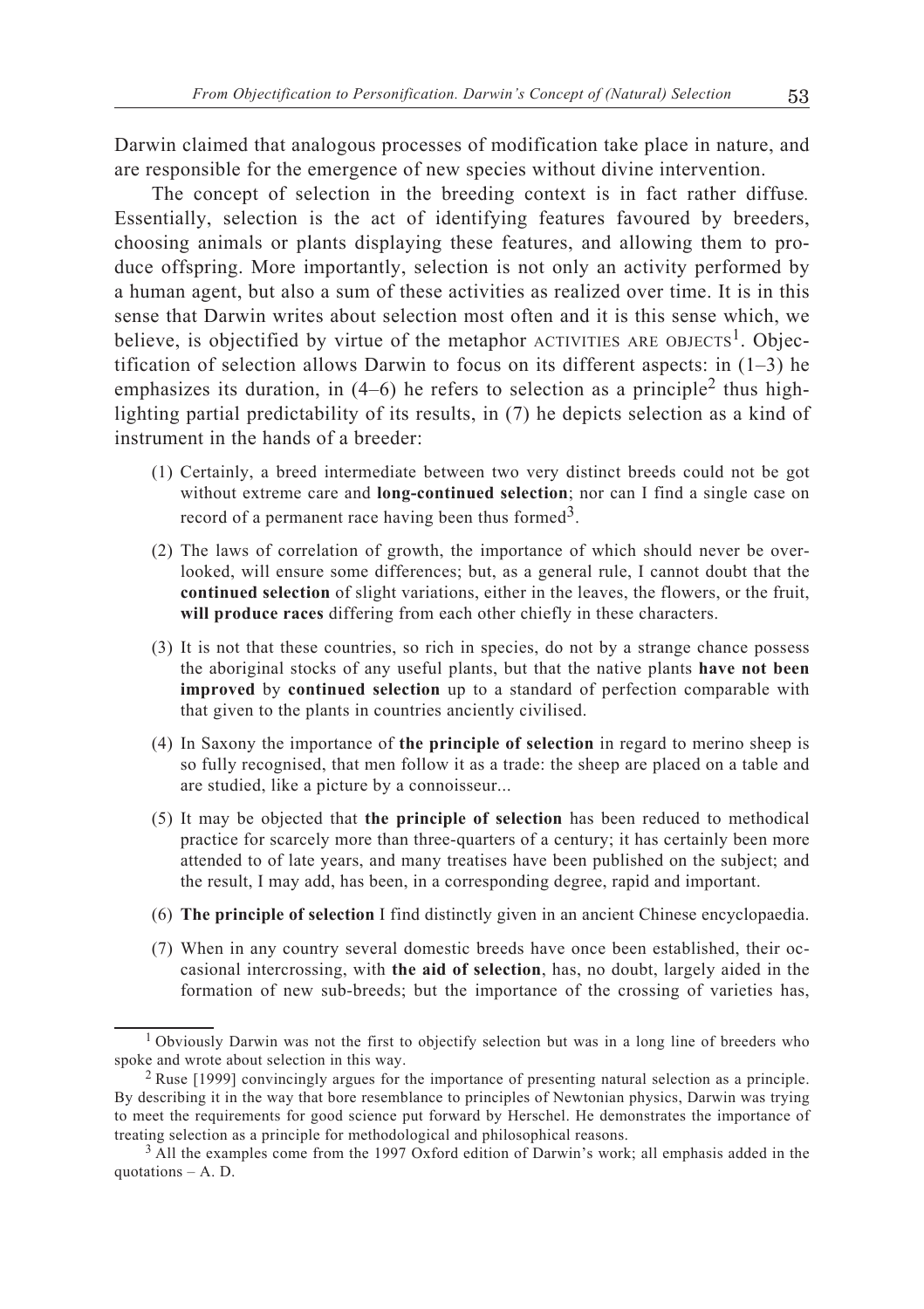I believe, been greatly exaggerated, both in regard to animals and to those plants which are propagated by seed.

In the context of breeding the role of the agent is clearly performed by the human breeder who actually does the selection. However, in the examples (2) and (3) selection, said to produce races and improve plants, is itself promoted to the role of the agent. While conceptualization of artificial selection as an agent is marginal, it is the main way of describing natural selection. What is more, while in the case of artificial selection examples such as (2) and (3) may be considered as stylistic variants, conceptualizing natural selection as an agent was motivated by philosophical and methodological reasons.

#### **1.2. Natural selection**

Just like artificial selection, natural selection is understood as a principle and a process  $(8-10)$ :

- (8) And in two countries very differently circumstanced, individuals of the same species, having slightly different constitutions or structure, would often succeed better in the one country than in the other, and thus by **a process of "natural selection"**, as will hereafter be more fully explained, two sub-breeds might be formed.
- (9) Isolation, also, is an important element in **the process of natural selection**.
- (10) Now let us see how this principle of great benefit being derived from divergence of character, combined with **the principles of natural selection** and of extinction, will tend to act.

However, although defined as the "preservation of favourable variations and the rejection of injurious variations", natural selection is consistently conceptualized as an agent bringing about modifications and giving rise to new species. We can find this agentivity expressed by Darwin in a general way (11, 12), but more frequently he uses specific verbs to describe "actions" of natural selection. Thus, natural selection modifies and improves a species (13), accumulates these modifications (14), destroys and preserves some of them (15) and leads to differentiation and extinction (16).

- (11) Although natural selection **can act** only through and for the good of each being, yet characters and structures, which we are apt to consider as of very trifling importance, may thus be acted on.
- (12) That **natural selection will always act** with extreme slowness, I fully admit. Its action depends on there being places in the polity of nature, which can be better occupied by some of the inhabitants of the country undergoing modification of some kind.
- (13) But if the area be large, its several districts will almost certainly present different conditions of life; and then if **natural selection be modifying and improving**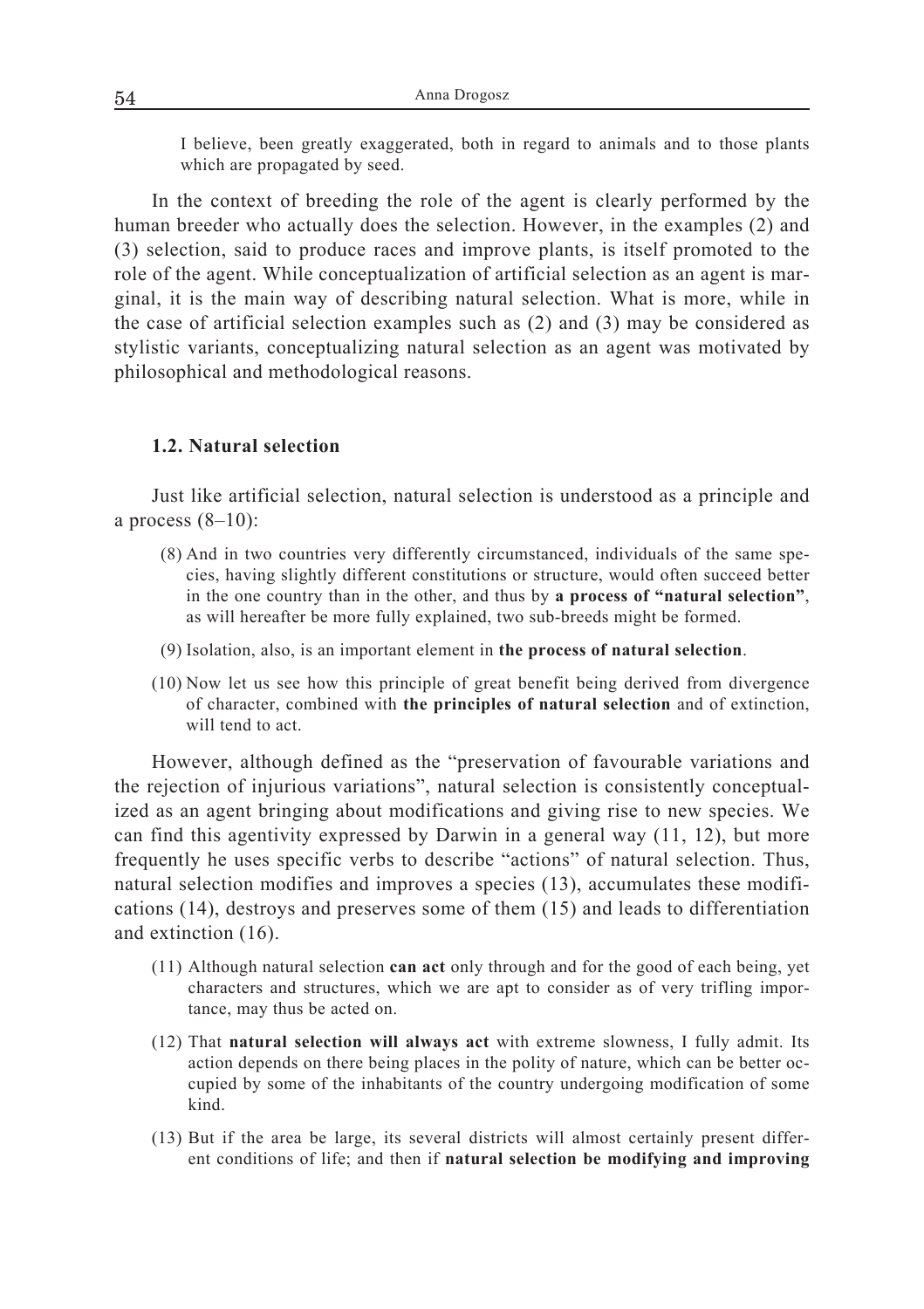a species in the several districts, there will be intercrossing with the other individuals of the same species on the confines of each.

- (14) It is, however, far more necessary to bear in mind that there are many unknown laws of correlation of growth, which, when one part of the organisation is modified through variation, and **the modifications are accumulated by natural selection** for the good of the being, will cause other modifications, often of the most unexpected nature.
- (15) If there exist organic beings which never intercross, uniformity of character can be retained amongst them, as long as their conditions of life remain the same, only through the principle of inheritance, and through **natural selection destroying** any which depart from the proper type; but if their conditions of life change and they undergo modification, uniformity of character can be given to their modified offspring, solely by **natural selection preserving** the same favourable variations.
- (16) **Natural selection**, as has just been remarked, **leads to** divergence of character and to much extinction of the less improved and intermediate forms of life.

We propose that the examples  $(11–16)$  represent the metaphor of "agentification" rather than personification, because the only human quality that is mapped onto the abstract concept of natural selection is agentivity. It becomes apparent when we compare them with quotations from the text illustrating fully-fledged personification:

- (17) When, by renewed elevation, the islands shall be re-converted into a continental area, there will again be severe competition: the most favoured or improved varieties will be enabled to spread: there will be much extinction of the less improved forms, and the relative proportional numbers of the various inhabitants of the renewed continent will again be changed; and again there will be a fair field for **natural selection** to improve still further the inhabitants, and thus **produce** new species.
- (18) It may be said that natural selection is daily and hourly scrutinising, throughout the world, every variation, even the slightest; rejecting that which is bad, preserving and adding up all that is good; silently and insensibly working, whenever and wherever opportunity offers, at the improvement of each organic being in relation to its organic and inorganic conditions of life.
- (19) it would be **easy** for natural selection to **fit** an animal, by some modification of its structure, for its changed habits, or exclusively for one of its several different habits.
- (20) and natural selection will **pick out with unerring skill** each improvement.
- (21) Thus, as I believe, the most wonderful of all known instincts, that of the hive-bee, can be explained by **natural selection having taken advantage** of numerous, successive, slight modifications of simpler instincts; natural **selection having by slow degrees, more and more perfectly, led the bees** to sweep equal spheres at a given distance from each other in a double layer, and to build up and excavate the wax along the planes of intersection.
- (22) I should have never anticipated that natural selection could have **been efficient in so high a degree**, had not the case of these neuter insects convinced me of the fact.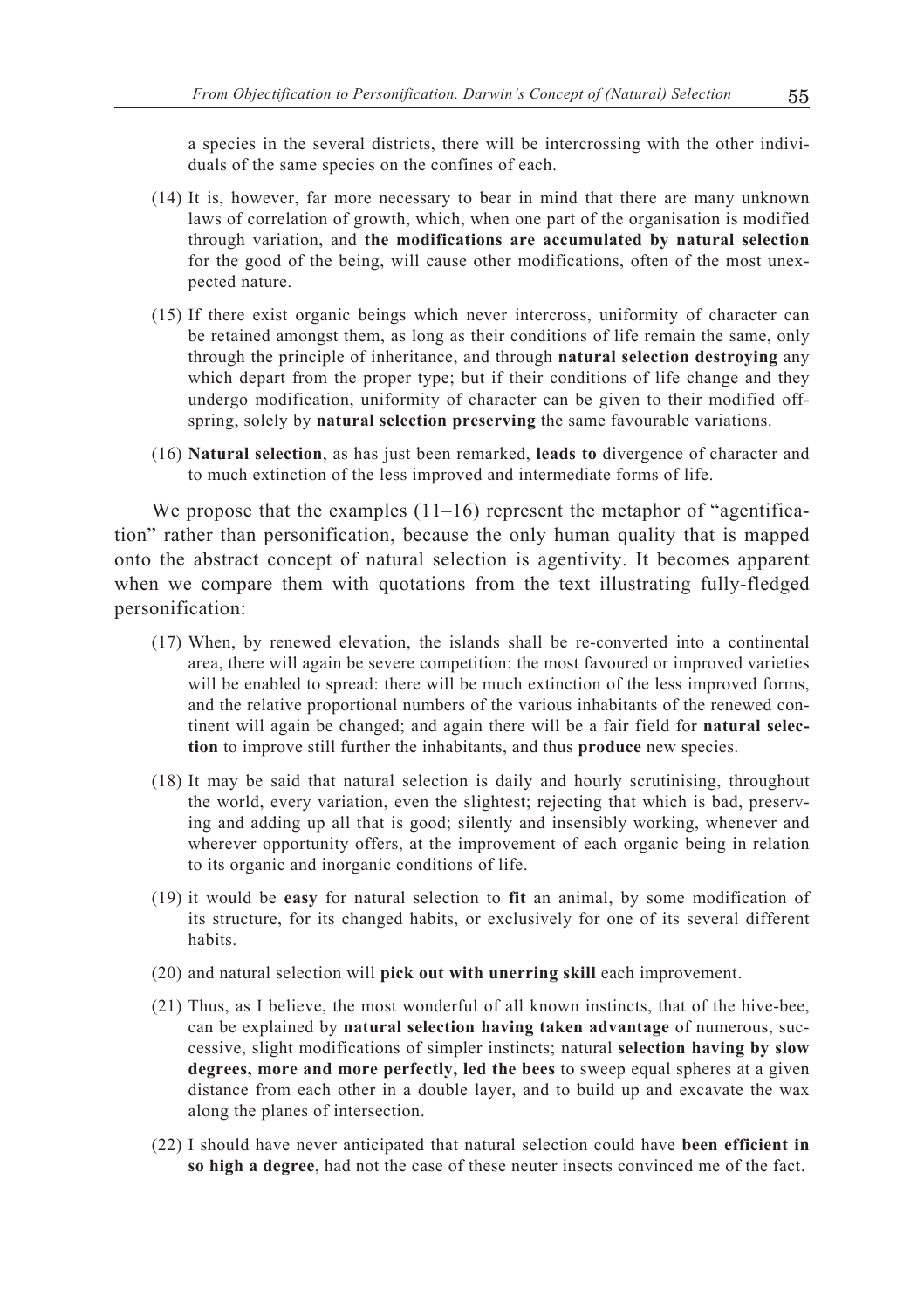In these examples natural selection is conceptualized with much more detail and attributed qualities of a human being in general and a breeder in particular. Thus natural selection can purposefully improve and produce new species (17), it is sentient: makes choices and takes advantage (18, 21), and its actions lead to improvement (18, 20). What is more, modifying an animal is easy for natural selection (19) because of its skills (20) and efficiency (22). On the basis of these examples we believe that it is justified to distinguish between agentification (in which only agentivity is projected onto non-human concepts) and personification (in which human qualities such as sentience, free will, intentionality or morality are mapped onto non-human targets). While agentification would be only a minor elaboration of objectification, personification is much richer in detail.

Agentification is the dominating conceptualization of natural selection in Darwin's *The Origin of Species*. It appears far more frequently than personification. What is more, not only natural selection is agentified but so are climate, change, conditions of life, disuse, habit, or process of extermination to name but a few examples<sup>4</sup>. However, it is personification that determines the way the reader perceives the concept of natural selection. This is confirmed by the critical reaction to Darwin's anthropomorphic language. In the words of Michael Ruse, a contemporary philosopher of biology:

Darwin wanted to claim that natural selection has nothing to do with conscious selective decisions. But there was a pervasive feeling that selection of any kind implies consciousness. At the very least, critics thought, Darwin's language was unduly anthropomorphic. Alternatively, those who were keen to find design in nature, felt that through talk of 'selection' even Darwin had to give God some explicit place in evolution [Ruse 1999: 208].

What is more, Darwin frequently expressed his annoyance at the misinterpretation of his intentions. He emphasized that what he meant was a metaphor, necessary for brevity, and that no one accused Isaac Newton of personifying the force of gravity [cf. Beer 2000: 63]. In later additions of *The Origin of Species* Darwin tried to minimise the impact of personification, sometimes explicitly writing that this is a metaphor, sometimes using Spencerian concept of the "surival of the fittest", but he never managed to remove personification from his theory. The questions that naturally arise in this context are: Why did he use personification at all? Was it possible to remove it from the book and the theory? What does it tell us about

<sup>4</sup> These are selected examples of other agentifications in Darwin's *Origin of Species*:

<sup>(1) &</sup>quot;climate acts in main part indirectly by favouring other species";

<sup>(2) &</sup>quot;that the change in the conditions of life, by specially acting on the reproductive system, causes or increases variability";

<sup>(3) &</sup>quot;Such facts show how indirectly the conditions of life must act";

<sup>(4) &</sup>quot;Disuse by itself seems to have done its work";

<sup>(5) &</sup>quot;in other cases compulsory habit has done nothing [...] but in most cases, probably, habit and selection have acted together";

<sup>(6) &</sup>quot;as this process of extermination has acted on an enormous scale, so must the number of intermediate varieties, which have formerly existed on the earth, be truly enormous".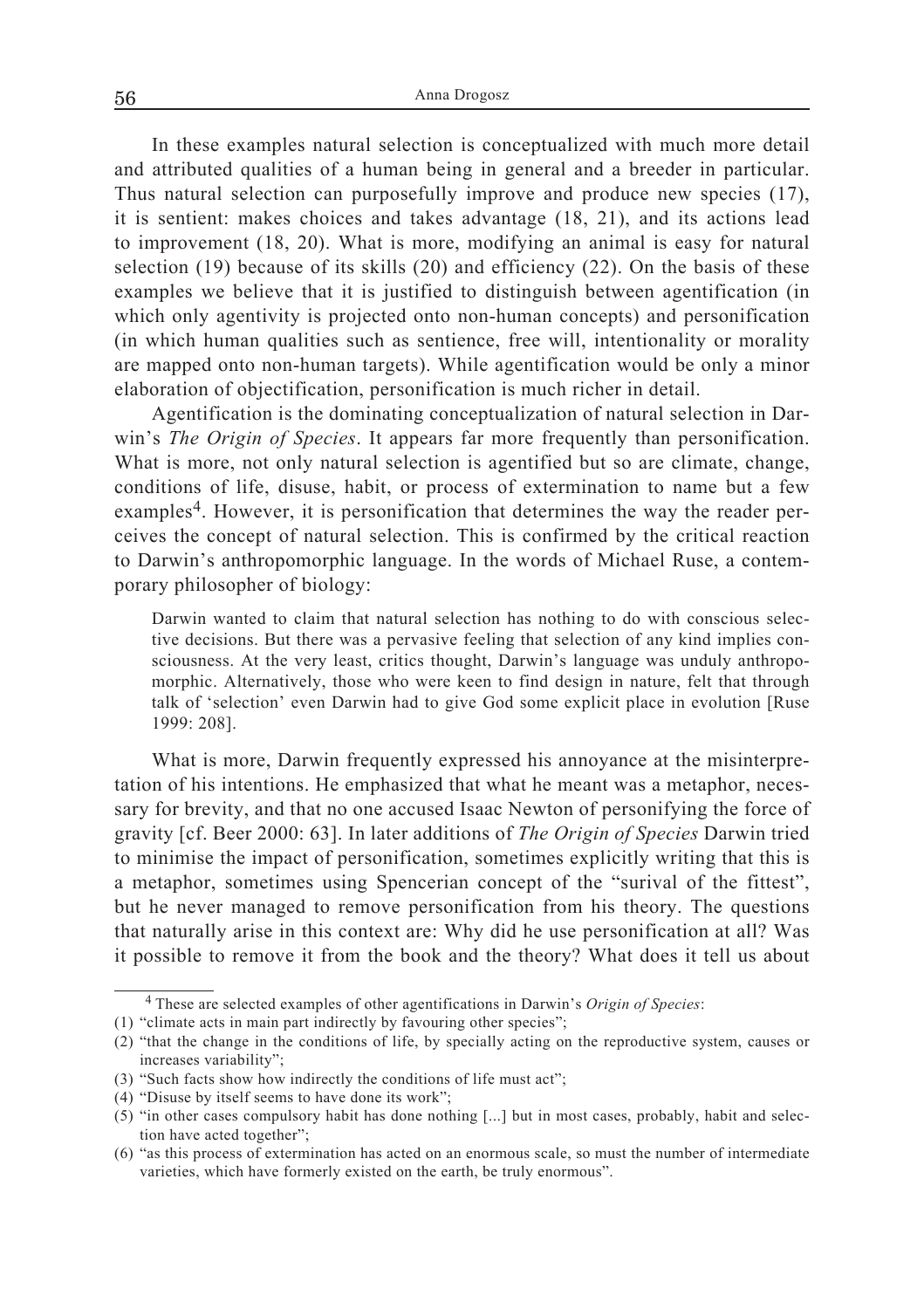the process of metaphorization? In the subsequent sections we shall try to address these issues.

### **2. The motivation for personification**

The extensive use of agentification and personification in the way Darwin conceptualizes natural selection is motivated by various factors. We believe that the analogy that Darwin draws between domestication and nature is the prime motivating factor. While the scenario of domestication features a human breeder as the agent, as the one who does the breeding, the scenario of evolution lacks this explicit agent but somehow inherits the slot for the agent that has to be filled. Darwin could not fill it with God (because then it would not be a theory he wanted to propose not mentioning the fact that it would not be new in any way), he could not fill it with personified Nature either (because it would not be much of an alternative to personified God, although Darwin uses this option on some occasions). What only remained was conceptualizing natural selection as an agent. The analogy with artificial selection also explains why he did not stop at agentification but metaphorically elaborated natural selection by mapping the characteristics of the human breeder onto it. Other factors that led to agentification and personification include: the scenario of creation, with God acting as an agent; the concept of evolutionary change which, being embedded in our experiential model of change, implies an external cause; and English syntax which demands an overt sentential subject which, in turn, is conceptually associated with the semantic role of the agent<sup>5</sup>.

As we can see, agentification and personification of natural selection are an inherent part of the theory and Darwin's line of argument assumed in *The Origin of Species*. Removing them from the text would jeopardise its coherence: the analogy with artificial selection would be less clear (and if Darwin decided to exchange it with the term "survival of the fittest" it would become simply impossible). Also, abandoning agentification and personification would demand major stylistic alternations by introducing impersonal sentences and passive voice, which would be devastating for the aesthetic value of the book. Thus we are convinced that Darwin could not give up agentification and personification, no matter how much criticism he faced. This feeling seems to be shared by contemporary evolutionists who, though fully aware of its impact, decide to follow Darwin's strategy and freely personify natural selection<sup>6</sup>.

<sup>5</sup> The factors motivating Darwin's agentification and personification of natural selection are discussed in detail in Drogosz *On Inevitability of Personification in Darwin's* Origin of Species (forthcoming).

<sup>6</sup> The examples of personification of natural selection can be found in all contemporary texts on the theory of evolution. To give just a few examples:

<sup>(1) &</sup>quot;Natural selection could **cause** variation within species" [Ruse 1999: 205];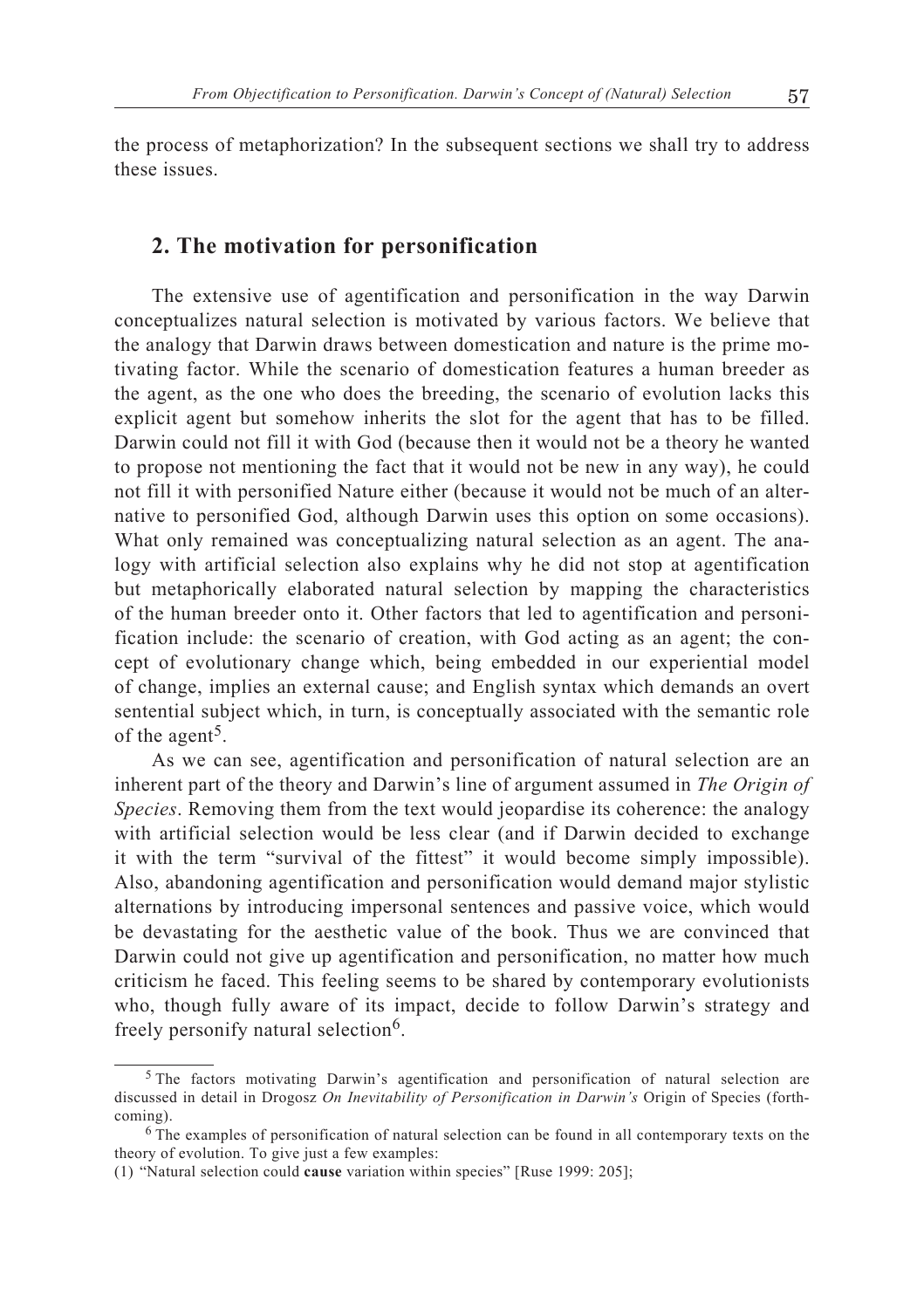# **3. Darwin's selection and the theory of metaphor**

The analysis of the way Darwin conceptualizes selection is revealing not only from the point of view of the theory of evolution but from the point of view of the process of metaphorization as well. As we have demonstrated, Darwin precedes the introduction of the notion of natural selection by a discussion on artificial selection, thus agentification and personification are preceded by objectification. Bearing in mind that Darwin had the freedom to choose his metaphors for the notions he was introducing, we believe that the arrangement: objectification – agentification – personification was not coincidental. If we follow Szwedek's proposal of treating objectification as a first and necessary step in metaphorization, then Darwin's ordering makes perfect sense: before Darwin could present a detailed description of natural selection, the process of selection itself, as known from animal husbandry and agriculture, had to be objectified.

Darwin's metaphorization of selection confirms Szwedek's views in one more way. In *The Ultimate Source Domain* Szwedek suggests that the development of metaphorization accompanying the development of abstract thinking covered the following stages: the metonymy-based (feature-to-feature) metaphorization, objectification (concrete-to-concrete metaphorization), and structural metaphors (concrete-to-abstract metaphorization). Thus, metaphors that enabled thinking and talking about abstract concepts as if they were concrete objects would be phylogenetically earlier than metaphors which allowed for a transfer of structure and knowledge of one domain onto another. We believe that Darwin's metaphors of selection recapitulate in a way this "evolution". It appears that when confronted with a new concept (i.e. natural selection) that demanded metaphorization, Darwin chose the metaphor that is phylogenetically earlier as the first stage of his conceptualization. Only after selection had been objectified, more complex (and phylogenetically later) metaphors could follow.

<sup>(2) &</sup>quot;natural selection […] **changes** one species into another" [Ruse 1999: 206];

<sup>(3) &</sup>quot;Does natural selection **choose** between species?" [Dawkins 2006: viii];

<sup>(4) &</sup>quot;which level in the hierarchy of life will turn out to be the inevitably 'selfish' level, at which natural selection **acts**?" [Dawkins 2006: viii];

<sup>(5) &</sup>quot;Natural selection therefore **sees to it** that gangs of mutually compatible – which is almost to say cooperating – genes are favoured in the presence of each other" [Dawkins 2006: x];

<sup>(6) &</sup>quot;As we saw in the case of the butterflies, natural selection **may unconsciously 'edit'** a gene complex by means of inversions" [Dawkins 2006: 39].

Incidentally, in comparison with Richard Dawkins, Charles Darwin was very parsimonious in his use of personification.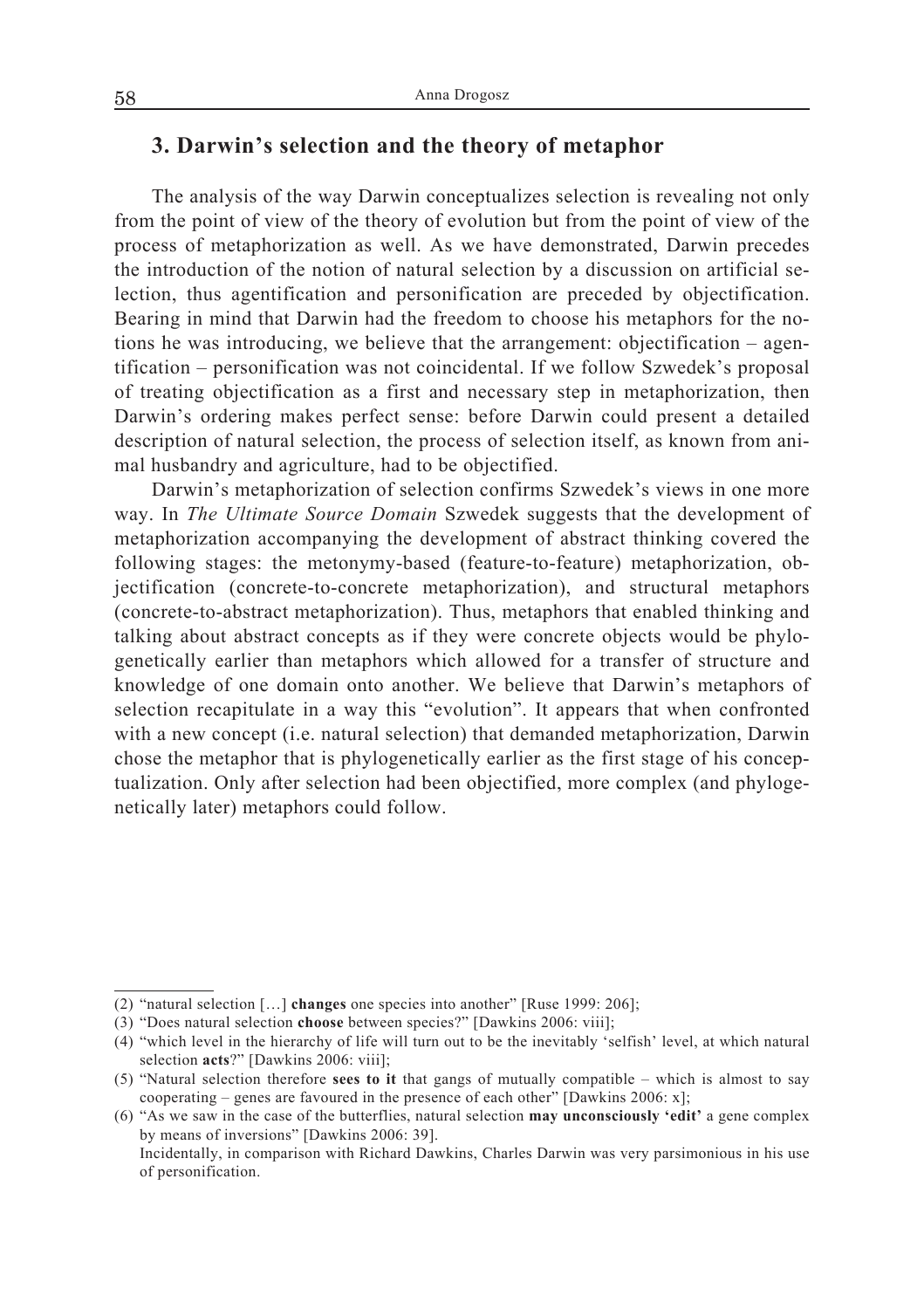### **Conclusions**

In this paper we presented an analysis of conceptual metaphors used by Darwin to write about artificial and natural selection. We have established that artificial selection is mainly objectified while the dominating conceptualization of natural selection is achieved through agentification and personification. We believe that this different treatment of the same process derives from its appearance in two different scenarios: artificial selection is objectified because in the context of domestication the human breeder performs the role of the agent; natural selection is agentified and personified because the slot for the agent remains invitingly open. We also proposed that the way the process of selection is conceptualized reveals the significance of objectification as a first stage of metaphorization and recapitulates the phylogenetic development of metaphorization in the human species. At the same time we can see the importance of conceptual metaphors for Darwin's theory: without objectification further metaphorical elaborations of selection would not be possible, without agentification personification would not obtain, without personification the theory would be impossible, or at least it would be a different theory.

#### **Bibliography**

Beer, G. (2000[1983]). *Darwin's Plots.* Cambridge, Cambridge University Press.

- Darwin, C. (1998). *The Origin of Species*. Oxford, Oxford University Press.
- Dawkins, R. (2006). *The Selfish Gene*. 30<sup>th</sup> anniversary ed. Oxford, Oxford University Press.
- Drogosz, A. (2008). *Ontological Metaphors in Darwin's* The Origin of Species. In: S. Puppel, M. Bogusławska-Tafelska (ed.). *New Pathways in Linguistics*. Olsztyn, Instytut Neofilologii, Uniwersytet Warmińsko-Mazurski, 93–120.
- Drogosz, A. (2009). *Metaphors of Family, Tree and Struggle in Darwin's* The Origin of Species. In: S. Puppel, M. Bogusławska-Tafelska (ed.). *New Pathways in Linguistics*. Olsztyn, Instytut Neofilologii, Uniwersytet Warmińsko-Mazurski, 109–140.
- Drogosz, A. (2010). *Metaphors of Time and Darwin's Scenario of Evolution*. Prace Językoznawcze 12, 77–87.
- Kövecses, Z. (2002). *Metaphor. A Practical Introduction.* New York–Oxford, Oxford University Press.
- Lakoff, G., Johnson, M. (1980). *Metaphors We Live By*. Chicago–London, The University of Chicago Press.
- Ruse, M. (1999). *Darwinian Revolution: Science Red in Tooth and Claw*. Chicago–London, The University of Chicago Press.
- Szwedek, A. (2000). *Senses, Perception and Metaphors (of Object and Objectification)*. In: S. Puppel, K. Dziubalska-Kołaczyk (eds.). *Multis vocibus de lingua*. Poznań, Wydział Neofilologii, 143–153.
- Szwedek, A. (2011). *The Ultimate Source Domain*. Review of Cognitive Linguistics 9, 2, 341–366.
- Young, R. (1985). *Darwin's Metaphor: Nature's Place in Victorian Culture*. Cambridge–New York, Cambridge University Press.